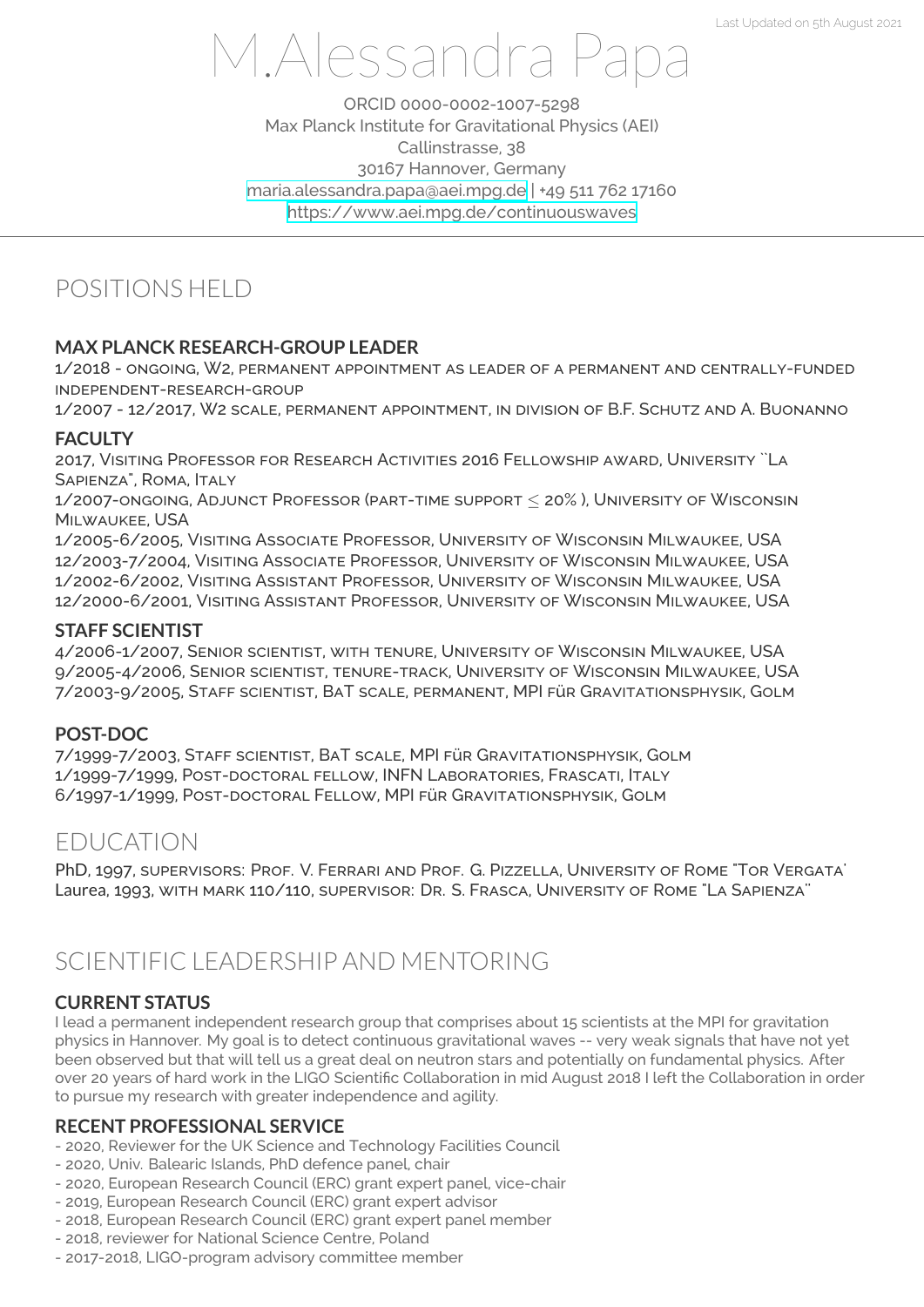- Referee for Physical Review, Physical Review Letters, Astrophysical Journal, Astrophysical Journal Letters,

Astronomy &Astrophysics, Classical and Quantum Gravity, European Physical Journal C

- Editor Board member of journal Galaxies, ISSN 2075-4434

## **SELECTED RECENT SCIENTIFIC LEADERSHIP**

- 2021, Gravitational Wave Physics and Astronomy Workshop (GWPAW), scientific organising committee chair.

- 1/2021, Continuous gravitational waves: sources, emission and searches, Schloss Ringberg workshop

https://workshops.aei.mpg.de/ringberg/, organiser and scientific organising committee chair.

- 2019-2020, SIGRAV school on General Relativity, scientific organising committee

- 2019, GWPAW, Tokyo, Japan, scientific organising committee member.

- 2017-2019, "Neutron stars" group of the 3G (3rd generation gravitational wave detectors) Science Case Team, co-chair.

- 2018, Worskshop on Astro-Solids, Dense Matter, and Gravitational Waves, INT, U. Washington, Seattle (USA), one of the three organizers.

- 2018-ongoing, Committee of the Italian Society for Gravitational Physics, executive committee member.

- 2015-2016, First gravitational wave detection paper: I was one of the six editors of the historic paper

``Observation of Gravitational Waves from a Binary Black Hole Merger", Phys.Rev.Lett. 116 (2016) 6, 061102

# **RECOGNITION**

- 2017 Bruno Rossi Prize of the American Astronomical Society (shared with the LIGO Scientific Collaboration)

- 2017 Group achievement award of the Royal Astronomical Society (shared with the LIGO Scientific Collaboration) - 2017 Princess of Asturias Award (shared with the LIGO Scientific Collaboration)

- Foreign Policy's 100 Leading Global Thinkers of 2018 award recipient (on behalf of the LIGO Scientific

Collaboration), Washington DC, December 2016

- 2016 Breakthrough Prize in Fundamental Physics (with LIGO)

- 2016 Gruber Cosmology Prize (with LIGO)

- 2014 Elected Fellow of the American Physical Society *For numerous key contributionsto gravitational-wave astronomy,* including devising new data analysis methods for gravitational waves from pulsars and coordinating the worldwide exchange and *analysis of data*

# **POST DOCS AND STUDENTS DIRECTLY SUPERVISED BY ME SINCE 2012**

#### Post pocs

- P. Covas, 10/2020-ongoing
- A. Singh, 7/2021-ongoing
- G. Bihain, 6/2020-ongoing
- T. Menne, 6/2020-6/2022
- Y. Zhang, 10/2017 9/2021
- J. Ming, 8/2017 ongoing
- S. Zhu, 10/2015-6/2019
- S. Walsh, 4/2013 1/2018
- G. Meadors, 1/2015-2/2018
- I. Di Palma, 2012-8/2015
- P. Leaci, 2008-10/2014
- B. Behnke, 2013-6/2014

#### PHD STUDENTS

- G. Pagliaro, Leibniz University Hannover, 4/2021-ongoing
- L. Fesik, Leibniz University Hannover, 11/2017-ongoing
- A. Ashok, Leibniz University Hannover, 9/2018-ongoing
- B. Stelltner, Leibniz University Hannover, 7/2018-ongoing

- A. Singh, Leibniz University Hannover, 11/2014 -11/2017, Sehr Gut, ``Improved post-processing in searches for continuous gravitational waves and a model for transient continuous gravitational wave emission from neutron star glitches"

- J. Ming, PhD student, 9/2013-8/2017, Leibniz University Hannover, Sehr Gut, ``Optimal directed searches for continuous gravitational waves''

- B. Behnke, PhD student, graduated in 2007-2013, Leibniz University Hannover, Ausgezeichnet, Otto-Hahn Medaille 2014, ``A directed search for continuous gravitational waves from unknown isolated neutron stars at the Galactic Center''.

- I. Di Palma, PhD student, graduated in 2009-2012, Leibniz University Hannover, Sehr Gut, ``A first search for coincident Gravitational Waves and High Energy Neutrinos''.

#### Master students

- S. Miller, Fullbright scholar, 1-8/2021
- D. Singh, master student, 7/2017-3/ 2018, IISER, University of Pune, Pune, India
- B. Stelltner, master student, 3/2017-7/2018, Leibniz University Hannover,
- O. Piccinni, 3/2014-10/2014, University of Rome La Sapienza

#### Summer students

- E. Swaroop, summer 2018, DAAD-WISE Fellowship award from IISER, Pune, India
- D. Singh, summer 2016, DAAD-WISE Fellowship award from IISER, Pune, India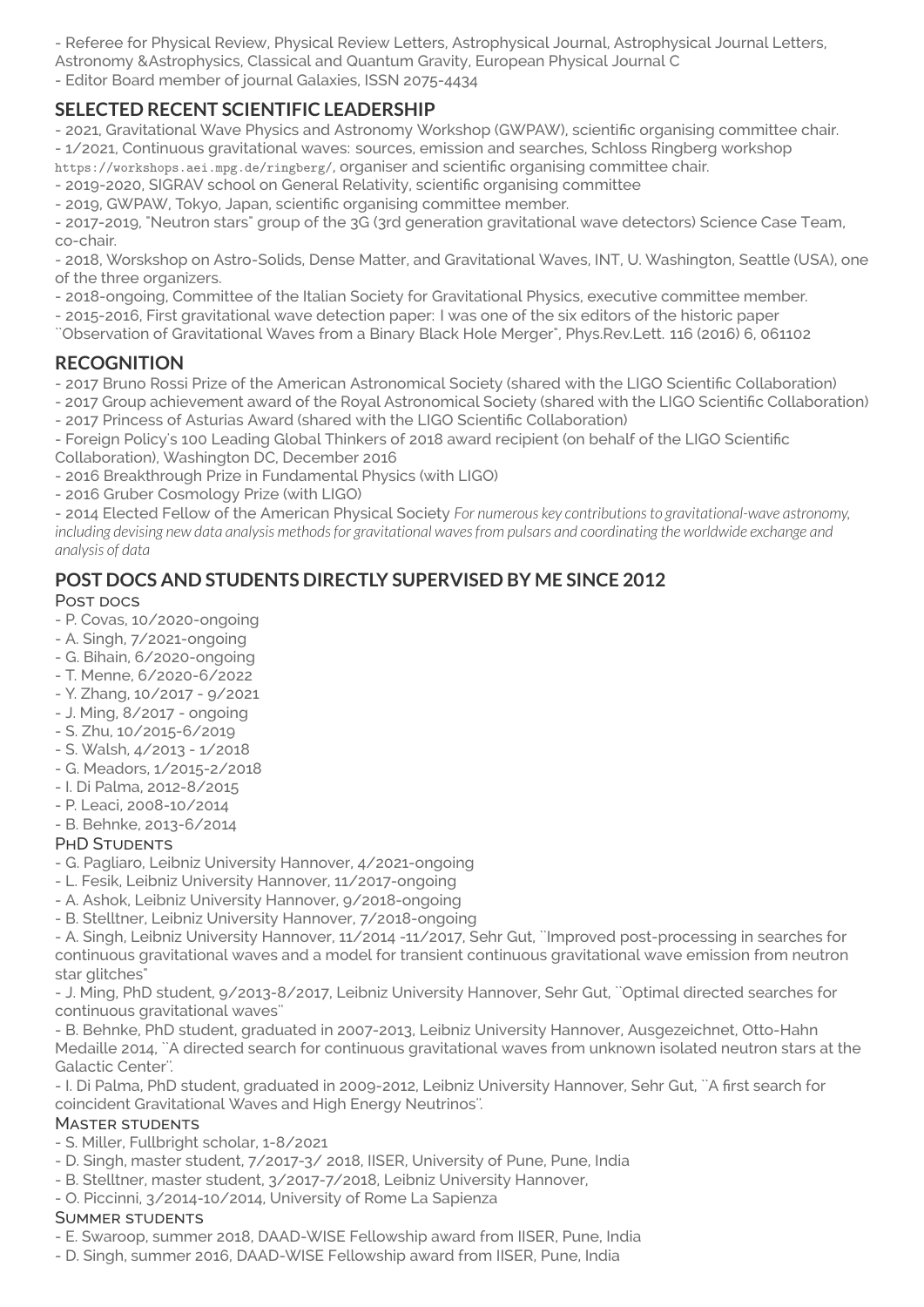- Y. Fu, summer 2016, from Beijing Normal University

- M. Li, summer 2014, from Beijing Normal University

## **RECENT LECTURES AND OUTREACH**

- *Golden Webinarsin Astrophysics Series: panel member for "Gravitational Waves: A New Window on Our Universe"* 5/2021 https://youtu.be/7xIAHdDipNg

- *Searching for continuous gravitational waves* 2020 https://youtu.be/7xIAHdDipNg
- TedX talk *The Origins* 2019 https://youtu.be/t8A2L5dG4S0

- Lectures on searches for continuous waves at the Les Houches Summer School on Gravitational Wave Astronomy Les Houches, France, July 2018

- Lectures on searches for continuous waves at the 73rd Scottish Universities Summer School in Physics on Gravitational Wave Astronomy (SUSSP73), St. Andrews, Scotland, August 2017

- Lectures on gravitational wave data analysis at then NewCompStar School 2016 ``Neutron stars: gravitational physics theory and observations, Coimbra, Portugal, September 2016

- Lectures on statistics and gravitational wave data analysis at the AEI International Max Planck Research School

# CURRENT FUNDING

2018-ongoing : MPG core funding, 530,000 € per year 2018-2023 : Continuous wave searches, MPG, 1,750,000 €, PI 2018-2023 : Einstein@Home, MPG, 1,750,000 €, PI 2018-2021 : Searches for new neutron stars, NFS grant Nr.1816904 Collaborative Research, U. Wisconsin Milwaukee 532,000 \$, co-PI

# PUBLICATIONS AND PRESENTATIONS

> 250 publications, h-index > 90. For the full publication list : ORCID 0000-0002-1007-5298

## **RECENT PUBLICATIONS**

- J. Ming, M. A. Papa, H.-B. Eggenstein, B. Machenschalk, B. Steltner et al "Results from an Einstein@Home search for continuous gravitational waves from G347.3 at low frequencies in LIGO O2 data", arXiv:2107.XXXX, submitted for publication to The Astrophysical Journal (2021)
- A. Ashok, B. Beheshtipour, M. A. Papa, P. C. C. Freire, B. Steltner et al "New searches for continuous gravitational waves from seven fast pulsars", arXiv:2107.09727, submitted for publication to The Astrophysical Journal (2021)
- B. Steltner, M. A. Papa, H.-B. Eggenstein, "Identification and removal of non-Gaussian noise transients for gravitational wave searches" , arXiv: 2105.09933 submitted for publication to Phys. Rev. D (2021)
- V. Dergachev, M. A. Papa , "Results from high-frequency all-sky search for continuous gravitational waves from small-ellipticity sources", Phys. Rev. D 104, 4, 063019 (2021)
- B. Beheshtipour, M. A. Papa, "Deep learning for clustering of continuous gravitational wave candidates II: identification of low-SNR candidates", Phys. Rev. D 103, 6, 043003 (2021)
- V. Dergachev, M. A. Papa , "Results from high-frequency all-sky search for continuous gravitational waves from small-ellipticity sources", Phys. Rev. D 103, 6, 063019 (2021)
- B. Steltner, M. A. Papa, H.-B. Eggenstein, B. Allen, V. Dergachev et al. "Einstein@Home all-sky search for continuous gravitational waves in LIGO O2 public data", arXiv:2009.12260 (2020), The Astrophysical Journal, Volume 909, Number 1, 79 (2021)
- Y. Zhang, M. A. Papa, B. Krishnan, A. L. Watts "Search for Continuous Gravitational Waves from Scorpius X-1 in LIGO O2 Data", arXiv: 2011.04414 (2020), The Astrophysical Journal Letters 906, L14 (2021)
- V. Dergachev, M. A. Papa "Results from the first all-sky search for continuous gravitational waves from small-ellipticity sources", Phys. Rev. Lett. 125, 171101 (2020)
- L. Nieder et al. "Discovery of a Gamma-ray Black Widow Pulsar by GPU-accelerated Einstein@Home" The Astrophysical Journal Letters, Volume 902, Number 2 (2020)
- S. J. Zhu, M. Baryakhtar, M. A. Papa, D. Tsuna, N.'Kawanaka, H.-B. Eggenstein "Characterizing the continuous gravitational-wave signal from boson clouds around Galactic isolated black holes", Phys. Rev. D 102, 063020 (2020)